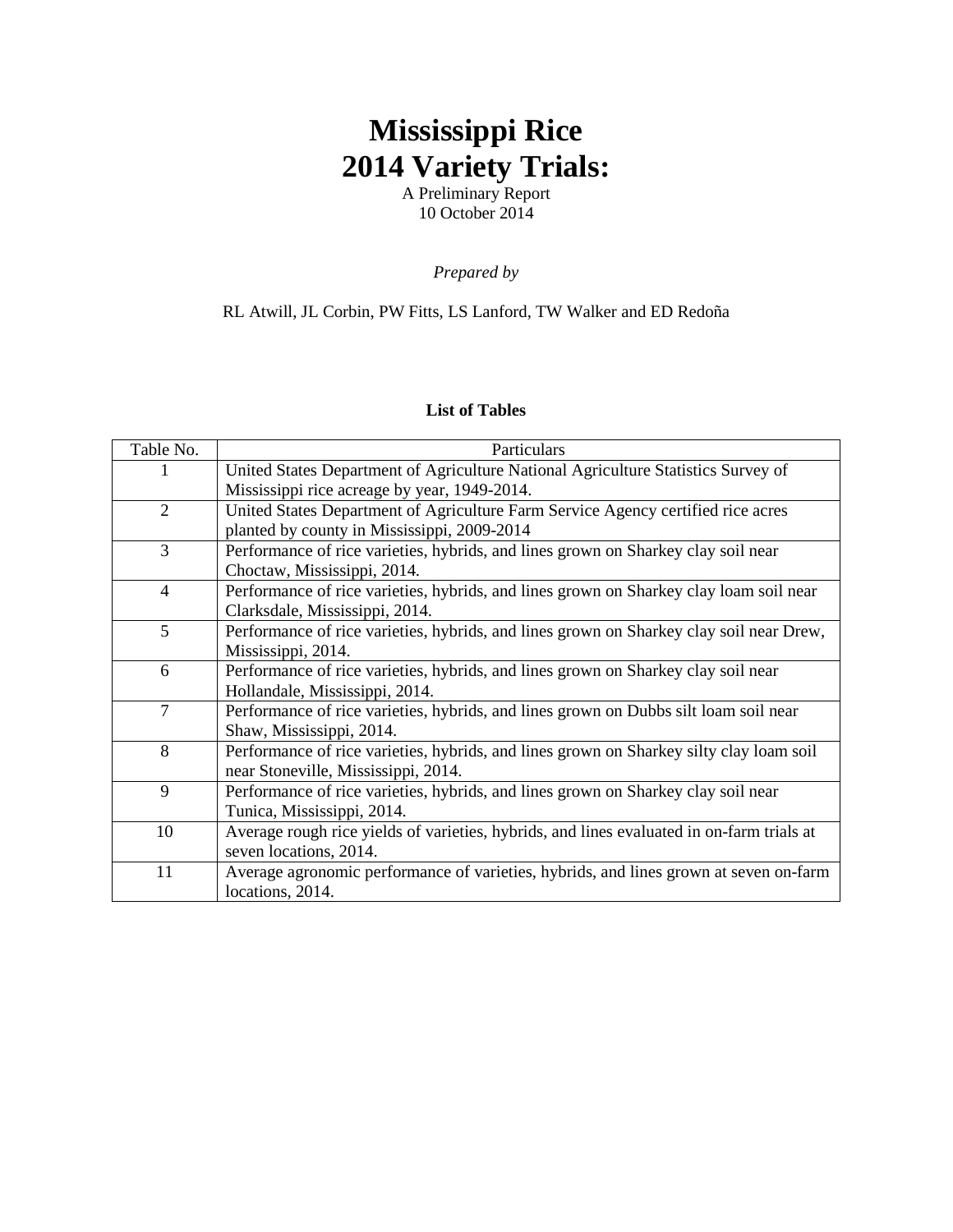| Year | <b>Acres</b> | Year | <b>Acres</b> | Year | <b>Acres</b> | Year | <b>Acres</b> |
|------|--------------|------|--------------|------|--------------|------|--------------|
| 1949 | 5,000        | 1969 | 60,000       | 1989 | 235,000      | 2009 | 243,000      |
| 1950 | 7,000        | 1970 | 51,000       | 1990 | 250,000      | 2010 | 303,000      |
| 1951 | 26,000       | 1971 | 51,000       | 1991 | 220,000      | 2011 | 157,000      |
| 1952 | 40,000       | 1972 | 51,000       | 1992 | 275,000      | 2012 | 129,000      |
| 1953 | 51,000       | 1973 | 62,000       | 1993 | 245,000      | 2013 | 129,000      |
| 1954 | 77,000       | 1974 | 108,000      | 1994 | 313,000      | 2014 | 186,000      |
| 1955 | 52,000       | 1975 | 171,000      | 1995 | 288,000      | 2015 |              |
| 1956 | 44,000       | 1976 | 144,000      | 1996 | 208,000      | 2016 |              |
| 1957 | 31,000       | 1977 | 111,000      | 1997 | 238,000      | 2017 |              |
| 1958 | 39,000       | 1978 | 215,000      | 1998 | 268,000      | 2018 |              |
| 1959 | 44,000       | 1979 | 207,000      | 1999 | 323,000      | 2019 |              |
| 1960 | 44,000       | 1980 | 240,000      | 2000 | 218,000      | 2020 |              |
| 1961 | 44,000       | 1981 | 337,000      | 2001 | 253,000      | 2021 |              |
| 1962 | 49,000       | 1982 | 245,000      | 2002 | 253,000      | 2022 |              |
| 1963 | 49,000       | 1983 | 161,000      | 2003 | 234,000      | 2023 |              |
| 1964 | 49,000       | 1984 | 190,000      | 2004 | 234,000      | 2024 |              |
| 1965 | 50,000       | 1985 | 188,000      | 2005 | 263,000      | 2025 |              |
| 1966 | 55,000       | 1986 | 198,000      | 2006 | 189,000      | 2026 |              |
| 1967 | 55,000       | 1987 | 198,000      | 2007 | 189,000      | 2027 |              |
| 1968 | 67,000       | 1988 | 260,000      | 2008 | 229,000      | 2028 |              |

**Table 1. United States Department of Agriculture National Agriculture Statistics Survey history of Mississippi rice acreage by year, 1949 – 2014.**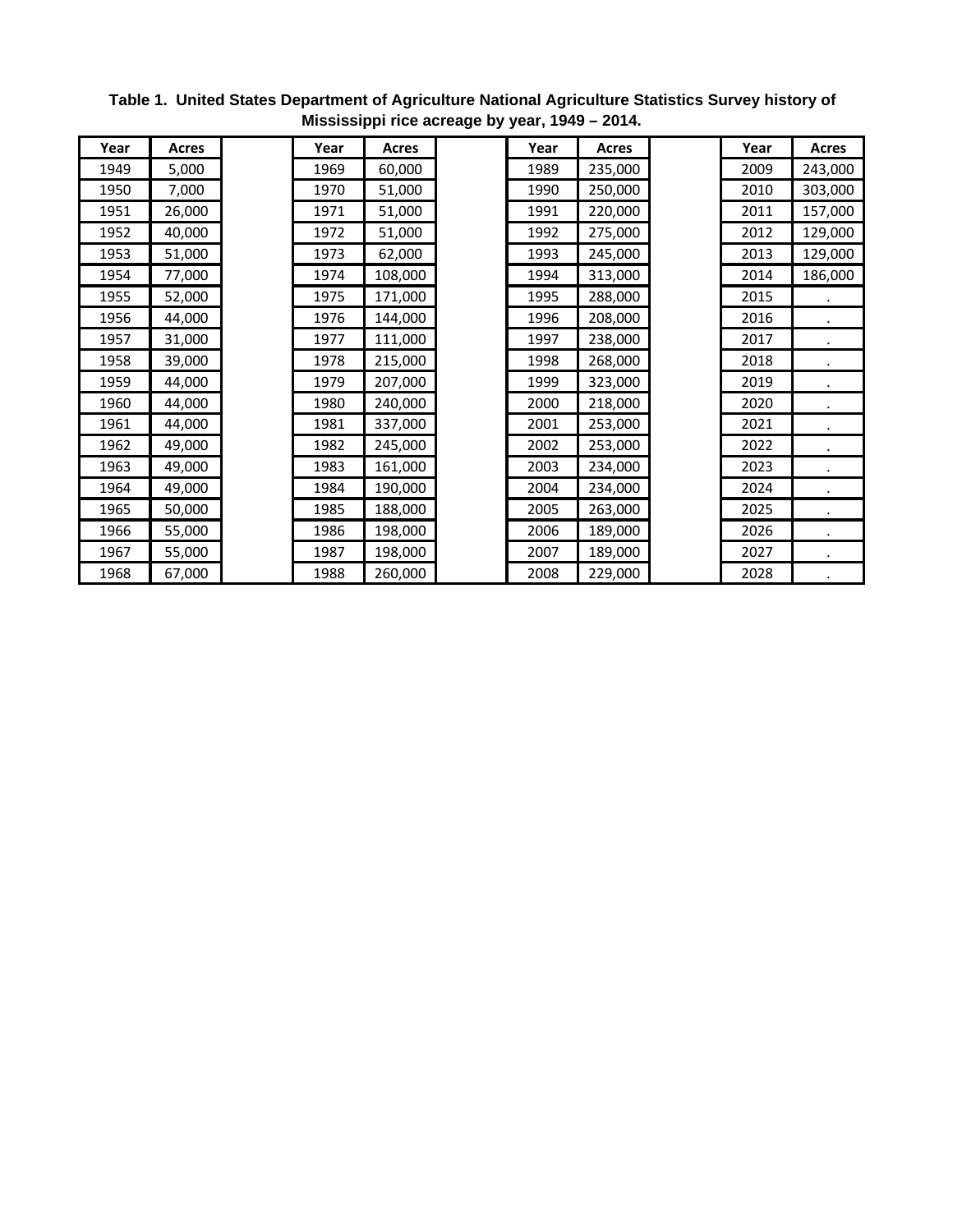|                     |          |          | Year     |          |          |          |
|---------------------|----------|----------|----------|----------|----------|----------|
| County              | 2009     | 2010     | 2011     | 2012     | 2013     | 2014     |
|                     |          |          | Acres    |          |          |          |
| <b>ADAMS</b>        | 240      | $\Omega$ | $\Omega$ | 192      | $\Omega$ | $\Omega$ |
| <b>ATTALA</b>       | $\Omega$ | 0        | 10       | 0        | 0        | 0        |
| <b>BOLIVAR</b>      | 72,333   | 80,255   | 50,813   | 34,956   | 33,734   | 47,702   |
| <b>CARROLL</b>      | 205      | 0        | 0        | 0        | 0        | 0        |
| <b>COAHOMA</b>      | 14,761   | 25,032   | 11,370   | 8,797    | 8,109    | 14,453   |
| DE SOTO             | 859      | 1,156    | 335      | 553      | 1,190    | 2,316    |
| <b>GRENADA</b>      | 171      | 321      | 328      | 282      | 282      | 0        |
| <b>HOLMES</b>       | 1,485    | 1,448    | 234      | 141      | 121      | 203      |
| <b>HUMPHREYS</b>    | 3,656    | 8,241    | 1,996    | 1,955    | 1,475    | 3,426    |
| <b>ISSAQUENA</b>    | 783      | 2,702    | 880      | 890      | 1,115    | 483      |
| <b>JACKSON</b>      | 55       | 35       | $\Omega$ | $\Omega$ | $\Omega$ | 0        |
| <b>LEE</b>          | 10       | 11       | 8        | 10       | 3        | 3        |
| <b>LEFLORE</b>      | 17,107   | 20,144   | 6,754    | 5,328    | 3,905    | 6,000    |
| <b>PANOLA</b>       | 4,777    | 6,446    | 5,383    | 5,901    | 5,523    | 10,188   |
| QUITMAN             | 11,031   | 20,170   | 6,360    | 8,440    | 8,766    | 15,565   |
| <b>SHARKEY</b>      | 1,951    | 5,390    | 855      | 306      | 433      | 857      |
| <b>SUNFLOWER</b>    | 38,227   | 45,676   | 19,351   | 14,253   | 13,635   | 25,241   |
| <b>TALLAHATCHIE</b> | 14,081   | 19,314   | 6,267    | 6,460    | 6,964    | 12,859   |
| <b>TATE</b>         | 905      | 994      | 869      | 828      | 934      | 1,082    |
| <b>TUNICA</b>       | 23,913   | 27,041   | 23,167   | 21,696   | 24,603   | 28,608   |
| WASHINGTON          | 29,507   | 35,736   | 18,854   | 14,687   | 11,480   | 15,690   |
| YAZOO               | 1,841    | 1,907    | 2,273    | 765      | 0        | 867      |
|                     |          |          |          |          |          |          |
| <b>Total</b>        | 237,898  | 302,019  | 156,107  | 126,440  | 122,272  | 185,543  |

**Table 2. United States Department of Agriculture Farm Service Agency certified rice acres planted by county in Mississippi, 2009 – 2014.**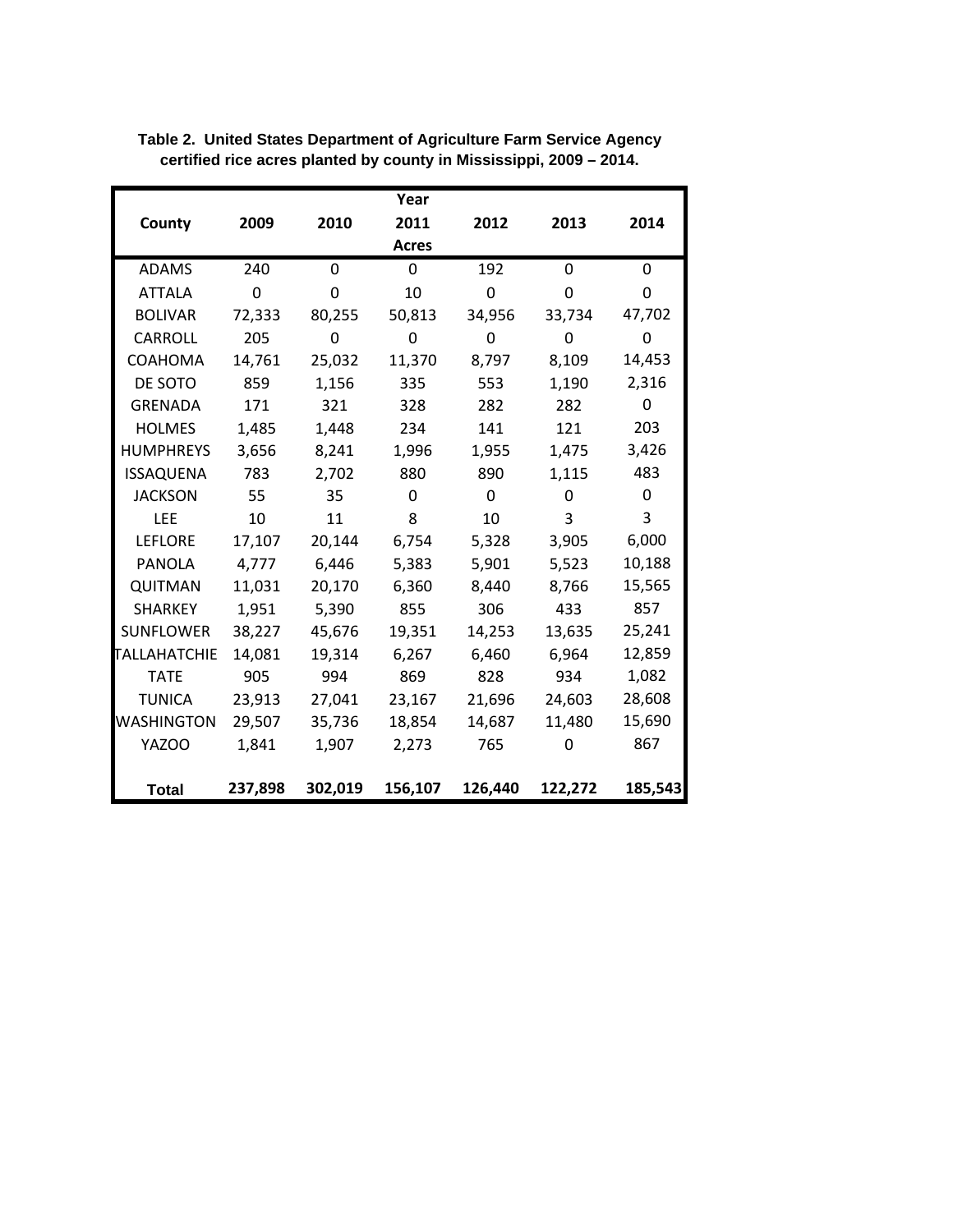| Entry           | Yield <sup>2</sup> | Harvest<br><b>Moisture</b> | <b>Bushel</b><br>weight | <b>Plant Height</b> | 50%<br>Heading <sup>3</sup> | Lodging <sup>4</sup> | Lodging <sup>5</sup> |
|-----------------|--------------------|----------------------------|-------------------------|---------------------|-----------------------------|----------------------|----------------------|
|                 | bu/A               | %                          | lb                      | in                  | days                        | %                    | $(1-5)$              |
|                 |                    |                            | Conventional            |                     |                             |                      |                      |
| Antonio         | 203                | 16.0                       | 44.8                    | 39                  | 86                          | 0                    | 1                    |
| Bowman          | 239                | 17.8                       | 46.0                    | 40                  | 88                          | 0                    | $\mathbf{1}$         |
| Cheniere        | 219                | 15.6                       | 44.4                    | 38                  | 87                          | 0                    | 1                    |
| Cocodrie        | 200                | 16.5                       | 44.9                    | 38                  | 87                          | 0                    | $\mathbf{1}$         |
| Colorado        | 183                | 14.7                       | 43.3                    | 40                  | 84                          | 0                    | 1                    |
| LaKast          | 241                | 16.1                       | 44.1                    | 44                  | 88                          | 0                    | 1                    |
| Mermentau       | 212                | 17.4                       | 44.2                    | 38                  | 88                          | 0                    | 1                    |
| Rex             | 222                | 16.6                       | 44.8                    | 42                  | 90                          | 0                    | 1                    |
| RoyJ            | 212                | 20.2                       | 43.4                    | 45                  | 97                          | 0                    | 1                    |
| Sabine          | 200                | 17.2                       | 45.4                    | 37                  | 91                          | 0                    | 1                    |
| <b>USH13001</b> | 199                | 21.0                       | 38.5                    | 46                  | 89                          | 95                   | 4                    |
| XL753           | 275                | 15.6                       | 44.9                    | 43                  | 85                          | 0                    | 1                    |
| RU1104077       | 234                | 17.0                       | 46.3                    | 41                  | 88                          | 0                    | 1                    |
| RU1204154       | 218                | 15.0                       | 43.7                    | 37                  | 90                          | 0                    | $\mathbf{1}$         |
| RU1204196       | 220                | 15.9                       | 44.0                    | 43                  | 86                          | 0                    | $\mathbf{1}$         |
| RU1204197       | 208                | 16.1                       | 45.2                    | 41                  | 86                          | 0                    | 1                    |
| RU1304122       | 188                | 15.0                       | 45.3                    | 42                  | 88                          | 0                    | 1                    |
| RU1304154       | 221                | 15.7                       | 45.2                    | 39                  | 88                          | 0                    | $\mathbf{1}$         |
| RU1304156       | 193                | 15.1                       | 45.1                    | 44                  | 88                          | 0                    | 1                    |
| RU1304157       | 209                | 16.1                       | 45.3                    | 39                  | 87                          | 0                    | 1                    |
| RU1304197       | 221                | 16.0                       | 43.0                    | 39                  | 88                          | 0                    | 1                    |
|                 |                    |                            | Clearfield              |                     |                             |                      |                      |
| <b>CL111</b>    | 199                | 15.1                       | 44.4                    | 39                  | 88                          | 0                    | 1                    |
| <b>CL142-AR</b> | 209                | 19.4                       | 47.1                    | 48                  | 92                          | 0                    | 1                    |
| CL151           | 242                | 16.5                       | 45.1                    | 40                  | 88                          | 0                    | 1                    |
| CL152           | 204                | 17.2                       | 44.2                    | 40                  | 91                          | 0                    | 1                    |
| <b>CLJZMN</b>   | 226                | 15.3                       | 42.0                    | 43                  | 90                          | 0                    | 1                    |
| <b>CLXL729</b>  | 244                | 15.4                       | 42.9                    | 45                  | 86                          | 0                    | 1                    |
| CLXL745         | 249                | 15.6                       | 42.1                    | 45                  | 84                          | 0                    | 1                    |
| RU1104122       | 235                | 15.9                       | 44.5                    | 42                  | 90                          | 0                    | 1                    |
| RU1201102       | 232                | 18.0                       | 45.2                    | 37                  | 92                          | 0                    | $\mathbf{1}$         |
| RU1204114       | 191                | 16.6                       | 44.5                    | 40                  | 87                          | 0                    | 1                    |
| RU1204122       | 197                | 17.3                       | 44.3                    | 40                  | 92                          | 0                    | 1                    |
| RU1204156       | 224                | 18.4                       | 45.5                    | 38                  | 94                          | 0                    | $\mathbf{1}$         |
| RU1204194       | 227                | 17.6                       | 43.9                    | 44                  | 89                          | 0                    | 1                    |
| RU1304100       | 183                | 15.2                       | 45.2                    | 40                  | 86                          | 0                    | 1                    |
| RU1304114       | 205                | 19.4                       | 45.3                    | 38                  | 94                          | 0                    | $\mathbf{1}$         |

**1 Planting date:** April 24. **Emergence:** May 3-7. **Herbicides:** . **Fertilizer:** 110 lb/acre DAP on April 30. 326 lb/acre urea on May 28. **Insecticide:** . **Permanent Flood**: June 16. **Drained Field:** September 7. **Harvested:** September 17.

**A difference of 17 bushels per acre is required for one variety to differ from another at the 5% probability level. C.V. = 4.8%.**

<sup>2</sup>Rough rice at 12% moisture.

<sup>3</sup>Days after emergence.

<sup>4</sup>Percent of plot that was lodged.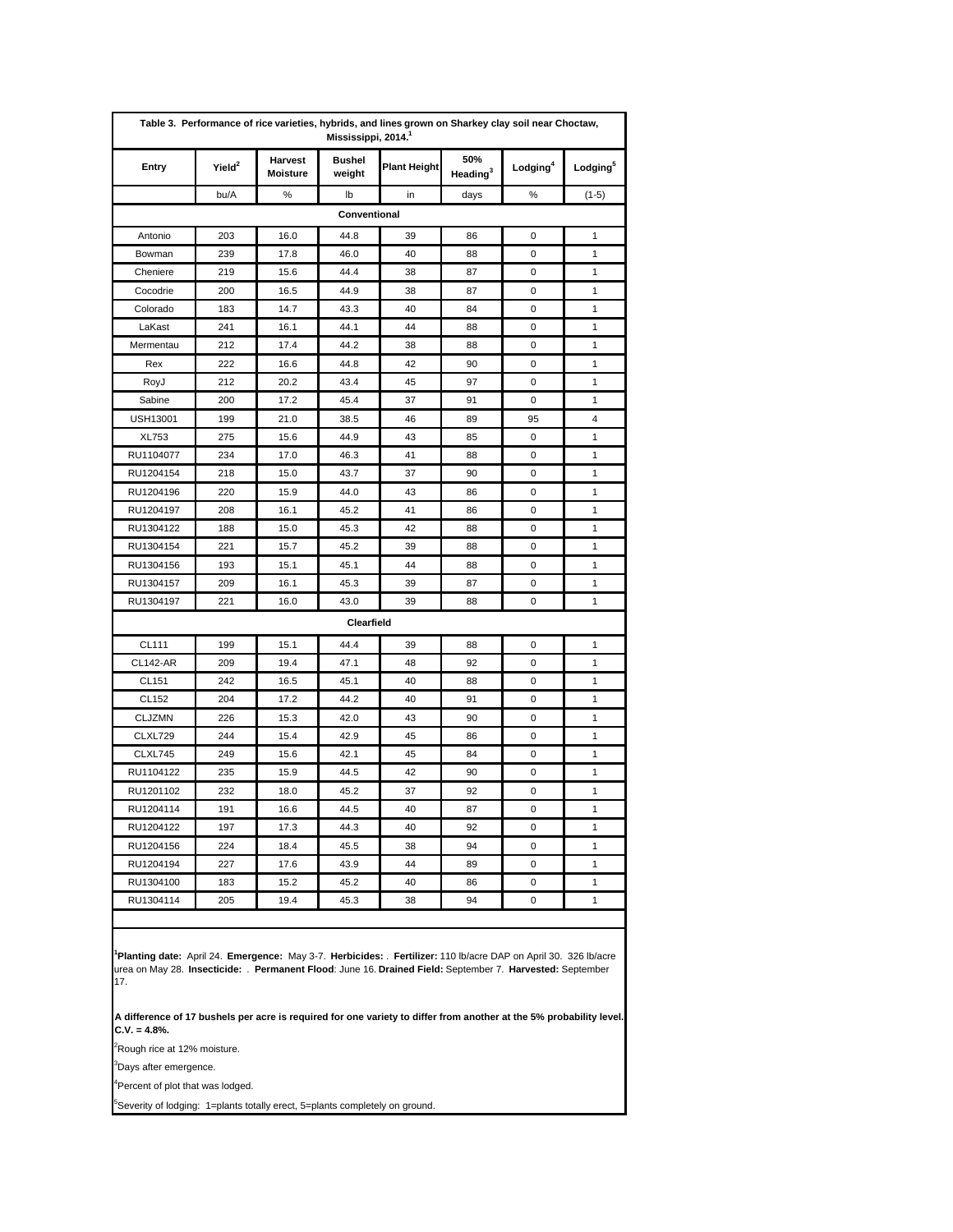|                 | Table 4. Performance of rice varieties, hybrids, and lines grown on Sharkey clay loam soil near<br>Clarksdale, Mississippi, 2014. <sup>1</sup> |                            |                         |                     |                             |                      |                      |  |  |  |  |  |
|-----------------|------------------------------------------------------------------------------------------------------------------------------------------------|----------------------------|-------------------------|---------------------|-----------------------------|----------------------|----------------------|--|--|--|--|--|
| Entry           | $Y$ ield $^2$                                                                                                                                  | <b>Harvest</b><br>Moisture | <b>Bushel</b><br>weight | <b>Plant Height</b> | 50%<br>Heading <sup>4</sup> | Lodging <sup>5</sup> | Lodging <sup>6</sup> |  |  |  |  |  |
|                 | bu/A                                                                                                                                           | %                          | lb                      | in                  | days                        | %                    | $(1-5)$              |  |  |  |  |  |
|                 |                                                                                                                                                |                            |                         | Conventional        |                             |                      |                      |  |  |  |  |  |
| Antonio         | 253                                                                                                                                            | 15.3                       | 44.9                    | 37                  | 86                          | 0                    | 1                    |  |  |  |  |  |
| Bowman          | 255                                                                                                                                            | 16.0                       | 45.5                    | 38                  | 88                          | 0                    | 1                    |  |  |  |  |  |
| Cheniere        | 217                                                                                                                                            | 14.7                       | 44.0                    | 38                  | 87                          | 0                    | 1                    |  |  |  |  |  |
| Cocodrie        | 241                                                                                                                                            | 15.0                       | 45.2                    | 38                  | 87                          | 0                    | 1                    |  |  |  |  |  |
| Colorado        | 238                                                                                                                                            | 14.3                       | 44.0                    | 39                  | 84                          | 0                    | 1                    |  |  |  |  |  |
| LaKast          | 247                                                                                                                                            | 14.8                       | 45.2                    | 42                  | 88                          | 0                    | 1                    |  |  |  |  |  |
| Mermentau       | 211                                                                                                                                            | 15.9                       | 44.5                    | 37                  | 88                          | 0                    | 1                    |  |  |  |  |  |
| Rex             | 232                                                                                                                                            | 15.7                       | 45.3                    | 37                  | 90                          | 0                    | 1                    |  |  |  |  |  |
| RoyJ            | 198                                                                                                                                            | 19.4                       | 44.2                    | 43                  | 97                          | 0                    | 1                    |  |  |  |  |  |
| Sabine          | 217                                                                                                                                            | 16.0                       | 45.8                    | 38                  | 91                          | 0                    | 1                    |  |  |  |  |  |
| <b>USH13001</b> | 212                                                                                                                                            | 20.2                       | 39.3                    | 45                  | 89                          | 65                   | 3                    |  |  |  |  |  |
| <b>XL753</b>    | 280                                                                                                                                            | 15.1                       | 42.4                    | 41                  | 85                          | 0                    | 1                    |  |  |  |  |  |
| RU1104077       | 238                                                                                                                                            | 14.8                       | 45.7                    | 38                  | 88                          | 0                    | 1                    |  |  |  |  |  |
| RU1204154       | 215                                                                                                                                            | 14.4                       | 43.3                    | 35                  | 90                          | 0                    | 1                    |  |  |  |  |  |
| RU1204196       | 229                                                                                                                                            | 16.2                       | 45.0                    | 41                  | 86                          | 0                    | 1                    |  |  |  |  |  |
| RU1204197       | 239                                                                                                                                            | 14.8                       | 45.3                    | 38                  | 86                          | 0                    | 1                    |  |  |  |  |  |
| RU1304122       | 227                                                                                                                                            | 15.3                       | 45.2                    | 43                  | 88                          | 0                    | 1                    |  |  |  |  |  |
| RU1304154       | 248                                                                                                                                            | 15.5                       | 45.1                    | 39                  | 88                          | 0                    | 1                    |  |  |  |  |  |
| RU1304156       | 225                                                                                                                                            | 15.2                       | 45.7                    | 43                  | 88                          | 0                    | 1                    |  |  |  |  |  |
| RU1304157       | 237                                                                                                                                            | 15.1                       | 45.3                    | 38                  | 87                          | 0                    | 1                    |  |  |  |  |  |
| RU1304197       | 243                                                                                                                                            | 15.8                       | 43.9                    | 36                  | 88                          | 0                    | 1                    |  |  |  |  |  |
|                 |                                                                                                                                                |                            |                         | Clearfield          |                             |                      |                      |  |  |  |  |  |
| CL111           | 252                                                                                                                                            | 14.9                       | 45.1                    | 39                  | 88                          | 0                    | 1                    |  |  |  |  |  |
| <b>CL142-AR</b> | 213                                                                                                                                            | 19.8                       | 47.1                    | 46                  | 92                          | 0                    | 1                    |  |  |  |  |  |
| CL151           | 249                                                                                                                                            | 16.3                       | 45.4                    | 38                  | 88                          | 0                    | 1                    |  |  |  |  |  |
| CL152           | 246                                                                                                                                            | 16.7                       | 45.1                    | 38                  | 91                          | 0                    | 1                    |  |  |  |  |  |
| <b>CLJZMN</b>   | 241                                                                                                                                            | 15.6                       | 43.1                    | 42                  | 90                          | 0                    | 1                    |  |  |  |  |  |
| CLXL729         | 280                                                                                                                                            | 14.2                       | 42.0                    | 42                  | 86                          | 0                    | 1                    |  |  |  |  |  |
| CLXL745         | 285                                                                                                                                            | 14.2                       | 42.0                    | 43                  | 84                          | 0                    | 1                    |  |  |  |  |  |
| RU1104122       | 239                                                                                                                                            | 15.8                       | 44.6                    | 39                  | 90                          | 0                    | 1                    |  |  |  |  |  |
| RU1201102       | 229                                                                                                                                            | 16.9                       | 45.7                    | 36                  | 92                          | 0                    | 1                    |  |  |  |  |  |
| RU1204114       | 236                                                                                                                                            | 14.8                       | 44.9                    | 38                  | 87                          | 0                    | 1                    |  |  |  |  |  |
| RU1204122       | 246                                                                                                                                            | 16.6                       | 44.2                    | 40                  | 92                          | 0                    | 1                    |  |  |  |  |  |
| RU1204156       | 237                                                                                                                                            | 17.0                       | 45.3                    | 38                  | 94                          | 0                    | 1                    |  |  |  |  |  |
| RU1204194       | 257                                                                                                                                            | 16.3                       | 44.4                    | 43                  | 89                          | 0                    | 1                    |  |  |  |  |  |
| RU1304100       | 226                                                                                                                                            | 14.2                       | 45.8                    | 38                  | 86                          | 0                    | 1                    |  |  |  |  |  |
| RU1304114       | 215                                                                                                                                            | 17.9                       | 45.9                    | 37                  | 94                          | 0                    | 1                    |  |  |  |  |  |
|                 |                                                                                                                                                |                            |                         |                     |                             |                      |                      |  |  |  |  |  |

**1 Planting date:** April 17. **Emergence:** April 28 - May 3. **Herbicides:** Gramoxone at 1qt/acre + Command at 1 pt/acre April 20; RiceBeaux at 4 qt/acre + Facet at 0.33 lb/acre on June 4. **Fertilizer:** 326 lb/acre urea on June 5. **Insecticide:** Lambda® at 3.66 fl oz/acre on August 12. **Fungicide:** Quadris at 12 fl oz/acre on July 17. **Intermittent Irrigation initiated**: June 6. **Drained Field:** August 20. **Harvested:** September 10.

**A difference of 26 bushels per acre is required for one variety to differ from another at the 5% probability level. C.V. = 6.7%.**

<sup>2</sup>Rough rice at 12% moisture.

4 Days after emergence.

<sup>5</sup>Percent of plot that was lodged.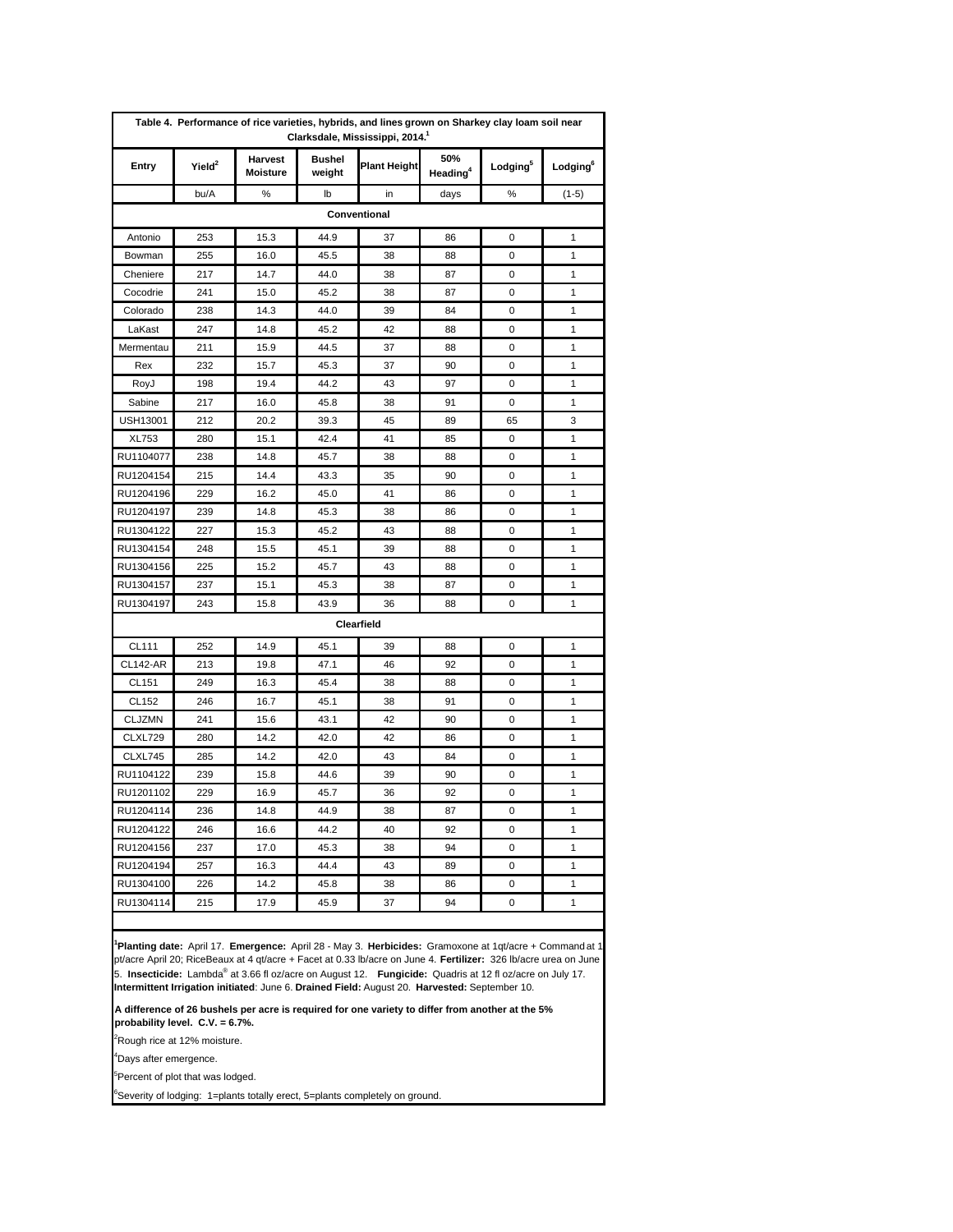|                 |                    | Table 5. Performance of rice varieties, hybrids, and lines grown on Sharkey clay soil near Drew, |                         | Mississippi, 2014. <sup>1</sup> |                             |                      |                      |
|-----------------|--------------------|--------------------------------------------------------------------------------------------------|-------------------------|---------------------------------|-----------------------------|----------------------|----------------------|
| Entry           | Yield <sup>2</sup> | <b>Harvest</b><br><b>Moisture</b>                                                                | <b>Bushel</b><br>weight | <b>Plant Height</b>             | 50%<br>Heading <sup>3</sup> | Lodging <sup>4</sup> | Lodging <sup>5</sup> |
|                 | bu/A               | %                                                                                                | lb                      | in                              | days                        | %                    | $(1-5)$              |
|                 |                    |                                                                                                  |                         | Conventional                    |                             |                      |                      |
| Antonio         | 259                | 14.9                                                                                             | 44.8                    | 40                              | 93                          | 0                    | 1                    |
| Bowman          | 257                | 16.4                                                                                             | 45.8                    | 37                              | 96                          | 0                    | 1                    |
| Cheniere        | 265                | 14.9                                                                                             | 44.4                    | 37                              | 95                          | 0                    | 1                    |
| Cocodrie        | 269                | 15.3                                                                                             | 45.0                    | 39                              | 95                          | 0                    | 1                    |
| Colorado        | 242                | 14.2                                                                                             | 43.4                    | 42                              | 89                          | 0                    | 1                    |
| LaKast          | 298                | 14.4                                                                                             | 45.1                    | 44                              | 93                          | 0                    | 1                    |
| Mermentau       | 276                | 15.8                                                                                             | 44.3                    | 39                              | 93                          | 0                    | 1                    |
| Rex             | 285                | 14.7                                                                                             | 44.8                    | 41                              | 93                          | 0                    | 1                    |
| RoyJ            | 256                | 18.9                                                                                             | 44.6                    | 43                              | 100                         | 0                    | 1                    |
| Sabine          | 238                | 15.7                                                                                             | 45.6                    | 39                              | 96                          | 0                    | 1                    |
| <b>USH13001</b> | 225                | 17.8                                                                                             | 39.3                    | 41                              | 96                          | 100                  | 5                    |
| <b>XL753</b>    | 323                | 14.2                                                                                             | 43.2                    | 42                              | 92                          | 0                    | 1                    |
| RU1104077       | 258                | 15.0                                                                                             | 46.3                    | 39                              | 95                          | 0                    | 1                    |
| RU1204154       | 235                | 15.4                                                                                             | 44.2                    | 36                              | 97                          | 0                    | 1                    |
| RU1204196       | 258                | 15.1                                                                                             | 44.7                    | 40                              | 95                          | 0                    | 1                    |
| RU1204197       | 258                | 15.2                                                                                             | 45.2                    | 41                              | 95                          | 0                    | 1                    |
| RU1304122       | 256                | 14.4                                                                                             | 44.9                    | 42                              | 93                          | 0                    | 1                    |
| RU1304154       | 264                | 14.6                                                                                             | 45.0                    | 41                              | 96                          | 0                    | 1                    |
| RU1304156       | 251                | 13.9                                                                                             | 45.1                    | 42                              | 93                          | 0                    | 1                    |
| RU1304157       | 262                | 14.9                                                                                             | 45.3                    | 40                              | 94                          | 0                    | 1                    |
| RU1304197       | 242                | 14.3                                                                                             | 43.3                    | 38                              | 90                          | 0                    | 1                    |
|                 |                    |                                                                                                  |                         | Clearfield                      |                             |                      |                      |
| <b>CL111</b>    | 263                | 14.2                                                                                             | 44.3                    | 41                              | 92                          | 0                    | 1                    |
| <b>CL142-AR</b> | 256                | 18.4                                                                                             | 47.5                    | 44                              | 98                          | 0                    | 1                    |
| CL151           | 287                | 14.8                                                                                             | 44.5                    | 39                              | 93                          | 0                    | 1                    |
| CL152           | 252                | 15.5                                                                                             | 44.5                    | 41                              | 96                          | 0                    | 1                    |
| <b>CLJZMN</b>   | 262                | 15.1                                                                                             | 43.2                    | 42                              | 98                          | 0                    | 1                    |
| CLXL729         | 301                | 14.4                                                                                             | 42.3                    | 42                              | 95                          | 10                   | 2                    |
| CLXL745         | 293                | 14.5                                                                                             | 41.9                    | 42                              | 90                          | 10                   | 2                    |
| RU1104122       | 257                | 14.9                                                                                             | 44.5                    | 39                              | 94                          | 0                    | 1                    |
| RU1201102       | 243                | 16.3                                                                                             | 45.4                    | 36                              | 96                          | 0                    | 1                    |
| RU1204114       | 258                | 14.9                                                                                             | 44.2                    | 39                              | 92                          | 0                    | 1                    |
| RU1204122       | 254                | 15.0                                                                                             | 43.8                    | 40                              | 95                          | 0                    | 1                    |
| RU1204156       | 244                | 16.5                                                                                             | 45.8                    | 37                              | 99                          | 0                    | 1                    |
| RU1204194       | 263                | 15.8                                                                                             | 43.8                    | 41                              | 92                          | 0                    | 1                    |
| RU1304100       | 250                | 14.2                                                                                             | 44.6                    | 40                              | 91                          | 0                    | 1                    |
| RU1304114       | 225                | 17.8                                                                                             | 45.6                    | 37                              | 102                         | 0                    | 1                    |

**1 Planting date:** March 25. **Emergence:** April 13-15. **Herbicides:** Command at 1.3 pt/acre and Roundup at 1.5 pt/acre on March 1; SuperWham at 2.5 qt/acre, Permit at 2/3 oz/acre, and Quinstar at 16 oz/acre on March 26; Clincher at 15 oz/acre on June 3. **Fertilizer:** 50 lb/acre DAP and 50 lb/acre AMS on March 24; 116 lb/acre 41-0- 0-4 on May 13; 116 lb/acre 41-0-0-4 on June 2. **Fungicide:** Stratego at 19 fl oz/acre on July 3. **Insecticide:**  Lambda at 3.2 oz/acre on July 3; Lambda at 3.2 oz/acre on July 17. **Permanent Flood**: May 16. **Drained Field:**  August 10. **Harvested:** August 25

**A difference of 16 bushels per acre is required for one variety to differ from another at the 5% probability level. C.V. = 3.7%.**

<sup>2</sup>Rough rice at 12% moisture.

<sup>3</sup>Days after emergence.

<sup>4</sup>Percent of plot that was lodged.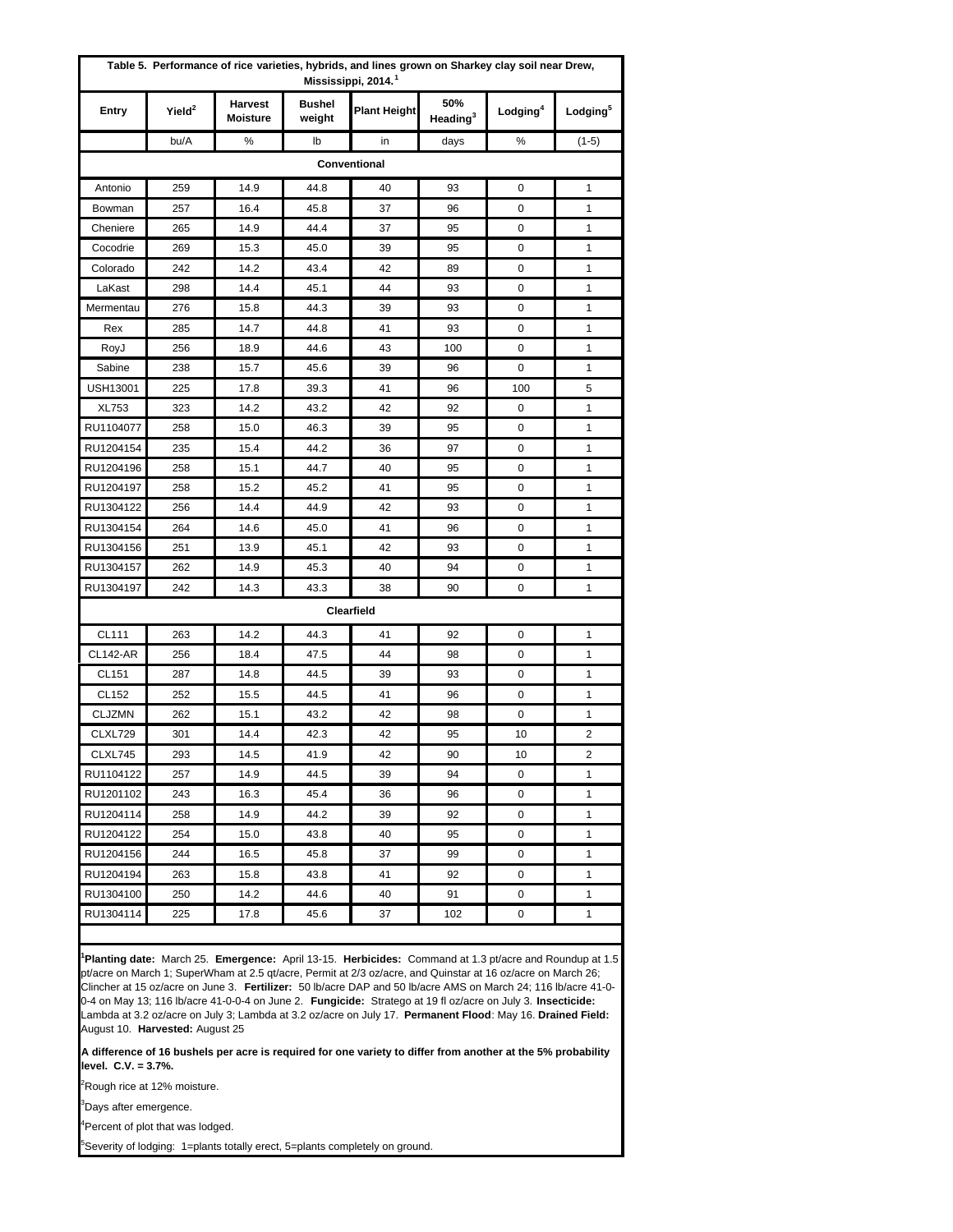| Table 6. Performance of rice varieties, hybrids, and lines grown on Sharkey clay soil near Hollandale,<br>Mississippi, 2014. |                    |                                   |                         |                     |                             |                         |                      |  |  |  |  |
|------------------------------------------------------------------------------------------------------------------------------|--------------------|-----------------------------------|-------------------------|---------------------|-----------------------------|-------------------------|----------------------|--|--|--|--|
| Entry                                                                                                                        | Yield <sup>2</sup> | <b>Harvest</b><br><b>Moisture</b> | <b>Bushel</b><br>weight | <b>Plant Height</b> | 50%<br>Heading <sup>3</sup> | $L$ odging <sup>4</sup> | Lodging <sup>5</sup> |  |  |  |  |
|                                                                                                                              | bu/A               | %                                 | lb                      | in                  | days                        | %                       | $(1-5)$              |  |  |  |  |
|                                                                                                                              |                    |                                   |                         | Conventional        |                             |                         |                      |  |  |  |  |
| Antonio                                                                                                                      | 262                | 14.5                              | 44.1                    | 41                  | 88                          | 0                       | 1                    |  |  |  |  |
| Bowman                                                                                                                       | 250                | 15.4                              | 46.1                    | 42                  | 94                          | 0                       | 1                    |  |  |  |  |
| Cheniere                                                                                                                     | 280                | 14.2                              | 44.0                    | 40                  | 90                          | 0                       | 1                    |  |  |  |  |
| Cocodrie                                                                                                                     | 271                | 14.5                              | 44.1                    | 41                  | 89                          | 0                       | 1                    |  |  |  |  |
| Colorado                                                                                                                     | 225                | 14.0                              | 42.7                    | 42                  | 85                          | 27                      | 2                    |  |  |  |  |
| LaKast                                                                                                                       | 305                | 13.7                              | 44.7                    | 46                  | 89                          | 0                       | 1                    |  |  |  |  |
| Mermentau                                                                                                                    | 283                | 15.0                              | 44.0                    | 40                  | 87                          | 0                       | 1                    |  |  |  |  |
| Rex                                                                                                                          | 267                | 14.3                              | 44.7                    | 44                  | 91                          | 0                       | 1                    |  |  |  |  |
| RoyJ                                                                                                                         | 271                | 16.6                              | 45.0                    | 46                  | 97                          | 0                       | 1                    |  |  |  |  |
| Sabine                                                                                                                       | 246                | 14.2                              | 45.6                    | 40                  | 90                          | 0                       | 1                    |  |  |  |  |
| USH13001                                                                                                                     | 171                | 18.7                              | 23.4                    | 44                  | 88                          | 98                      | 5                    |  |  |  |  |
| <b>XL753</b>                                                                                                                 | 366                | 13.8                              | 42.7                    | 45                  | 85                          | 0                       | 1                    |  |  |  |  |
| RU1104077                                                                                                                    | 271                | 15.6                              | 45.6                    | 43                  | 91                          | 0                       | 1                    |  |  |  |  |
| RU1204154                                                                                                                    | 264                | 13.1                              | 43.2                    | 40                  | 90                          | 0                       | 1                    |  |  |  |  |
| RU1204196                                                                                                                    | 265                | 14.3                              | 44.8                    | 43                  | 85                          | 70                      | 3                    |  |  |  |  |
| RU1204197                                                                                                                    | 271                | 14.1                              | 44.7                    | 43                  | 91                          | 0                       | 1                    |  |  |  |  |
| RU1304122                                                                                                                    | 271                | 13.5                              | 45.2                    | 48                  | 87                          | 0                       | 1                    |  |  |  |  |
| RU1304154                                                                                                                    | 273                | 13.6                              | 45.0                    | 41                  | 88                          | 0                       | 1                    |  |  |  |  |
| RU1304156                                                                                                                    | 264                | 12.8                              | 45.3                    | 46                  | 87                          | 0                       | 1                    |  |  |  |  |
| RU1304157                                                                                                                    | 272                | 13.5                              | 42.2                    | 41                  | 88                          | 0                       | 1                    |  |  |  |  |
| RU1304197                                                                                                                    | 273                | 13.8                              | 44.0                    | 41                  | 88                          | 0                       | 1                    |  |  |  |  |
|                                                                                                                              |                    |                                   |                         | Clearfield          |                             |                         |                      |  |  |  |  |
| CL111                                                                                                                        | 293                | 13.4                              | 44.0                    | 44                  | 87                          | 0                       | 1                    |  |  |  |  |
| <b>CL142-AR</b>                                                                                                              | 274                | 17.7                              | 47.9                    | 49                  | 92                          | 0                       | 1                    |  |  |  |  |
| CL151                                                                                                                        | 301                | 15.5                              | 44.2                    | 43                  | 90                          | 25                      | 2                    |  |  |  |  |
| CL152                                                                                                                        | 269                | 14.3                              | 45.3                    | 42                  | 94                          | 0                       | 1                    |  |  |  |  |
| <b>CLJZMN</b>                                                                                                                | 276                | 13.8                              | 42.7                    | 45                  | 89                          | 0                       | 1                    |  |  |  |  |
| CLXL729                                                                                                                      | 325                | 14.8                              | 42.0                    | 48                  | 87                          | 7                       | 1                    |  |  |  |  |
| CLXL745                                                                                                                      | 335                | 14.2                              | 43.0                    | 47                  | 88                          | 13                      | 1                    |  |  |  |  |
| RU1104122                                                                                                                    | 291                | 15.1                              | 46.1                    | 44                  | 92                          | 8                       | 1                    |  |  |  |  |
| RU1201102                                                                                                                    | 266                | 15.2                              | 46.0                    | 39                  | 91                          | 0                       | 1                    |  |  |  |  |
| RU1204114                                                                                                                    | 279                | 15.2                              | 44.2                    | 43                  | 90                          | 0                       | 1                    |  |  |  |  |
| RU1204122                                                                                                                    | 275                | 14.8                              | 44.2                    | 43                  | 90                          | 0                       | 1                    |  |  |  |  |
| RU1204156                                                                                                                    | 269                | 14.7                              | 45.7                    | 41                  | 92                          | 0                       | 1                    |  |  |  |  |
| RU1204194                                                                                                                    | 252                | 18.7                              | 43.7                    | 47                  | 89                          | 10                      | 2                    |  |  |  |  |
| RU1304100                                                                                                                    | 253                | 13.2                              | 44.4                    | 41                  | 89                          | 0                       | 1                    |  |  |  |  |
| RU1304114                                                                                                                    | 289                | 15.5                              | 45.4                    | 42                  | 89                          | 0                       | 1                    |  |  |  |  |

**1 Planting date:** April 24. **Emergence:** May 1-4. **Herbicides:** Command at 1.5 pt/acre, Roundup PowerMax at 1 qt/acre, and Sharpen at 2 oz/acre on April 25; SuperWham at 1 gal/acre and Facet L at 25 oz/acre on May 21; Regiment at 0.4 oz/acre and Facet L at 21 oz/acre on June 7. **Fertilizer:** 50 lb/acre AMS and 50 lb/acre DAP with flush on May 22; 100 lb/acre urea on June 9; 100 lb/acre urea on June 18; 100 lb/acre on June 30; 100 lb/acre on July 7. **Fungicide:** Quilt XL at 14 oz/acre on July 18. **Permanent Flood**: June 9. **Drained Field:**  August 21. **Harvested:** September 9.

**A difference of 31 bushels per acre is required for one variety to differ from another at the 5% probability level. C.V. = 6.8%.**

<sup>2</sup>Rough rice at 12% moisture.

<sup>3</sup>Days after emergence.

<sup>4</sup>Percent of plot that was lodged.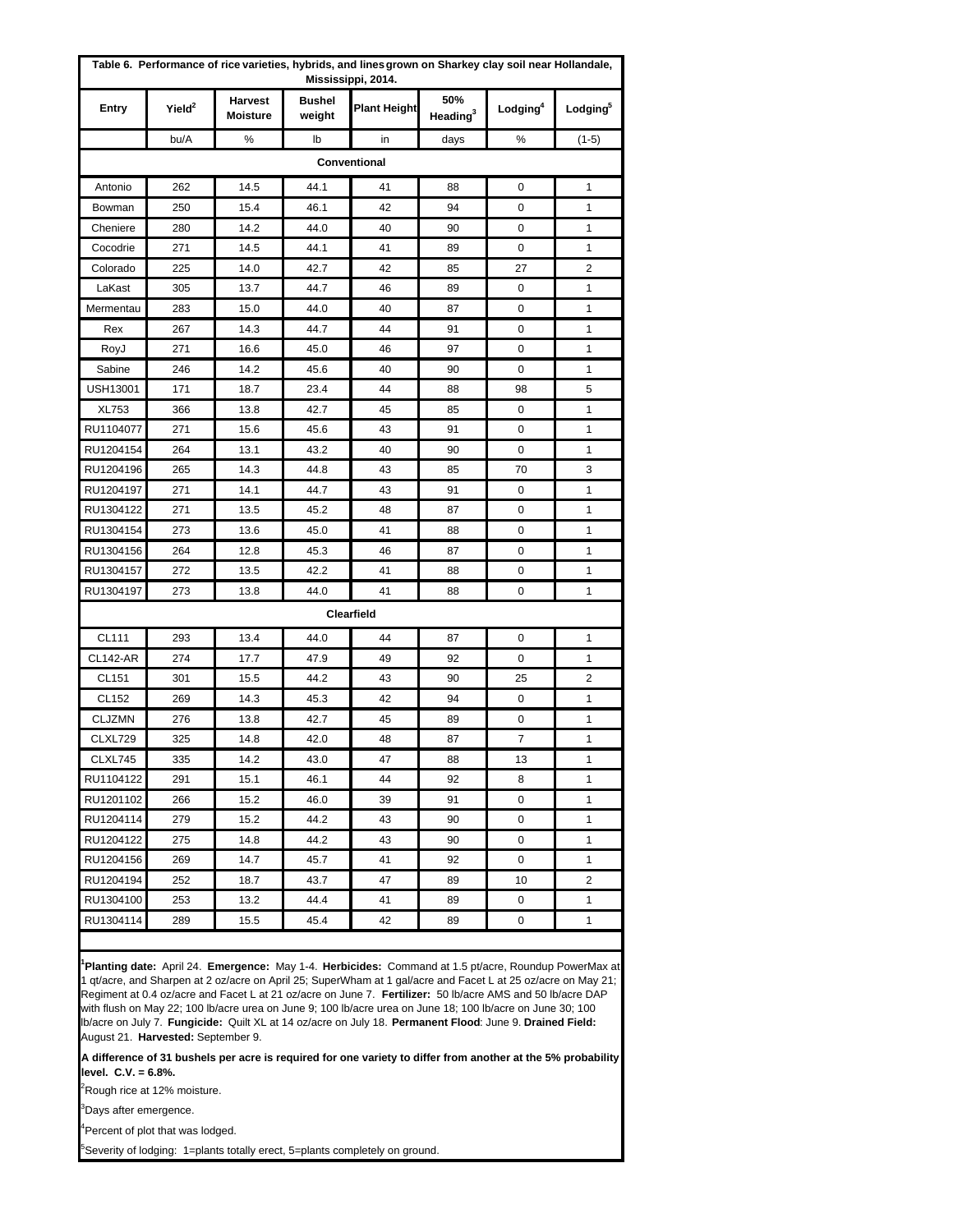| Table 7. Performance of rice varieties, hybrids, and lines grown on Dubbs silt loam soil near Shaw,<br>Mississippi, 2014. <sup>1</sup> |                    |                                   |                         |                 |                             |                      |                      |  |  |  |  |
|----------------------------------------------------------------------------------------------------------------------------------------|--------------------|-----------------------------------|-------------------------|-----------------|-----------------------------|----------------------|----------------------|--|--|--|--|
| Entry                                                                                                                                  | Yield <sup>2</sup> | <b>Harvest</b><br><b>Moisture</b> | <b>Bushel</b><br>weight | Plant<br>Height | 50%<br>Heading <sup>3</sup> | Lodging <sup>4</sup> | Lodging <sup>5</sup> |  |  |  |  |
|                                                                                                                                        | bu/A               | ℅                                 | lb                      | in              | days                        | %                    | $(1-5)$              |  |  |  |  |
|                                                                                                                                        |                    |                                   |                         | Conventional    |                             |                      |                      |  |  |  |  |
| Antonio                                                                                                                                | 246                | 16.6                              | 44.6                    | 41              | 87                          | 0                    | 1                    |  |  |  |  |
| Bowman                                                                                                                                 | 224                | 15.7                              | 45.6                    | 44              | 90                          | 0                    | 1                    |  |  |  |  |
| Cheniere                                                                                                                               | 258                | 16.0                              | 45.0                    | 40              | 88                          | 0                    | 1                    |  |  |  |  |
| Cocodrie                                                                                                                               | 239                | 15.9                              | 45.5                    | 42              | 90                          | 0                    | 1                    |  |  |  |  |
| Colorado                                                                                                                               | 253                | 15.3                              | 43.9                    | 41              | 86                          | 0                    | 1                    |  |  |  |  |
| LaKast                                                                                                                                 | 270                | 15.8                              | 44.8                    | 47              | 90                          | 0                    | 1                    |  |  |  |  |
| Mermentau                                                                                                                              | 250                | 18.3                              | 44.8                    | 43              | 90                          | 0                    | 1                    |  |  |  |  |
| Rex                                                                                                                                    | 252                | 16.2                              | 44.9                    | 45              | 88                          | 0                    | 1                    |  |  |  |  |
| RoyJ                                                                                                                                   | 241                | 19.5                              | 44.8                    | 47              | 97                          | 0                    | 1                    |  |  |  |  |
| Sabine                                                                                                                                 | 224                | 17.0                              | 47.3                    | 41              | 94                          | 0                    | 1                    |  |  |  |  |
| USH13001                                                                                                                               | 241                | 23.1                              | 30.8                    | 45              | 87                          | 100                  | 5                    |  |  |  |  |
| <b>XL753</b>                                                                                                                           | 305                | 15.5                              | 43.0                    | 46              | 88                          | 0                    | 1                    |  |  |  |  |
| RU1104077                                                                                                                              | 223                | 15.5                              | 45.8                    | 41              | 87                          | 0                    | 1                    |  |  |  |  |
| RU1204154                                                                                                                              | 240                | 16.9                              | 44.3                    | 39              | 91                          | 0                    | 1                    |  |  |  |  |
| RU1204196                                                                                                                              | 252                | 15.6                              | 45.8                    | 45              | 90                          | 0                    | 1                    |  |  |  |  |
| RU1204197                                                                                                                              | 249                | 16.5                              | 45.7                    | 43              | 91                          | 0                    | 1                    |  |  |  |  |
| RU1304122                                                                                                                              | 253                | 15.0                              | 45.2                    | 45              | 88                          | 0                    | 1                    |  |  |  |  |
| RU1304154                                                                                                                              | 252                | 17.1                              | 45.7                    | 43              | 91                          | 0                    | 1                    |  |  |  |  |
| RU1304156                                                                                                                              | 243                | 15.4                              | 45.5                    | 48              | 88                          | 0                    | 1                    |  |  |  |  |
| RU1304157                                                                                                                              | 251                | 16.8                              | 45.3                    | 43              | 89                          | 0                    | 1                    |  |  |  |  |
| RU1304197                                                                                                                              | 227                | 15.2                              | 43.3                    | 41              | 87                          | 0                    | 1                    |  |  |  |  |
|                                                                                                                                        |                    |                                   |                         | Clearfield      |                             |                      |                      |  |  |  |  |
| <b>CL111</b>                                                                                                                           | 268                | 15.2                              | 45.2                    | 44              | 86                          | 0                    | 1                    |  |  |  |  |
| <b>CL142-AR</b>                                                                                                                        | 218                | 20.2                              | 46.8                    | 48              | 91                          | 0                    | 1                    |  |  |  |  |
| CL151                                                                                                                                  | 272                | 16.0                              | 45.1                    | 43              | 88                          | 0                    | 1                    |  |  |  |  |
| CL152                                                                                                                                  | 237                | 15.9                              | 44.8                    | 43              | 94                          | 0                    | 1                    |  |  |  |  |
| <b>CLJZMN</b>                                                                                                                          | 260                | 16.4                              | 43.4                    | 42              | 88                          | 0                    | 1                    |  |  |  |  |
| CLXL729                                                                                                                                | 292                | 15.0                              | 42.1                    | 45              | 88                          | 0                    | 1                    |  |  |  |  |
| CLXL745                                                                                                                                | 312                | 14.5                              | 42.1                    | 47              | 82                          | 0                    | 1                    |  |  |  |  |
| RU1104122                                                                                                                              | 237                | 15.3                              | 44.5                    | 42              | 90                          | 0                    | 1                    |  |  |  |  |
| RU1201102                                                                                                                              | 249                | 18.2                              | 46.0                    | 40              | 92                          | 0                    | 1                    |  |  |  |  |
| RU1204114                                                                                                                              | 247                | 16.0                              | 45.2                    | 43              | 87                          | 0                    | 1                    |  |  |  |  |
| RU1204122                                                                                                                              | 243                | 17.2                              | 44.5                    | 42              | 93                          | 0                    | 1                    |  |  |  |  |
| RU1204156                                                                                                                              | 235                | 19.2                              | 46.1                    | 41              | 93                          | 0                    | 1                    |  |  |  |  |
| RU1204194                                                                                                                              | 252                | 16.2                              | 44.0                    | 43              | 87                          | 0                    | 1                    |  |  |  |  |
| RU1304100                                                                                                                              | 230                | 15.8                              | 45.9                    | 42              | 87                          | 0                    | 1                    |  |  |  |  |
| RU1304114                                                                                                                              | 227                | 20.3                              | 46.1                    | 42              | 93                          | 0                    | 1                    |  |  |  |  |

**1 Planting date:** April 21. **Emergence:** May 1-4. **Herbicides:** . **Fertilizer:** . **Insecticide:** . **Fungicide:**  . **Permanent Flood**: May 27. **Drained Field:** August 28 . **Harvested:** September 9.

**A difference of 28 bushels per acre is required for one variety to differ from another at the 5% probability level. C.V. = 7.0%.**

<sup>2</sup>Rough rice at 12% moisture.

<sup>3</sup>Days after emergence.

<sup>4</sup>Percent of plot that was lodged.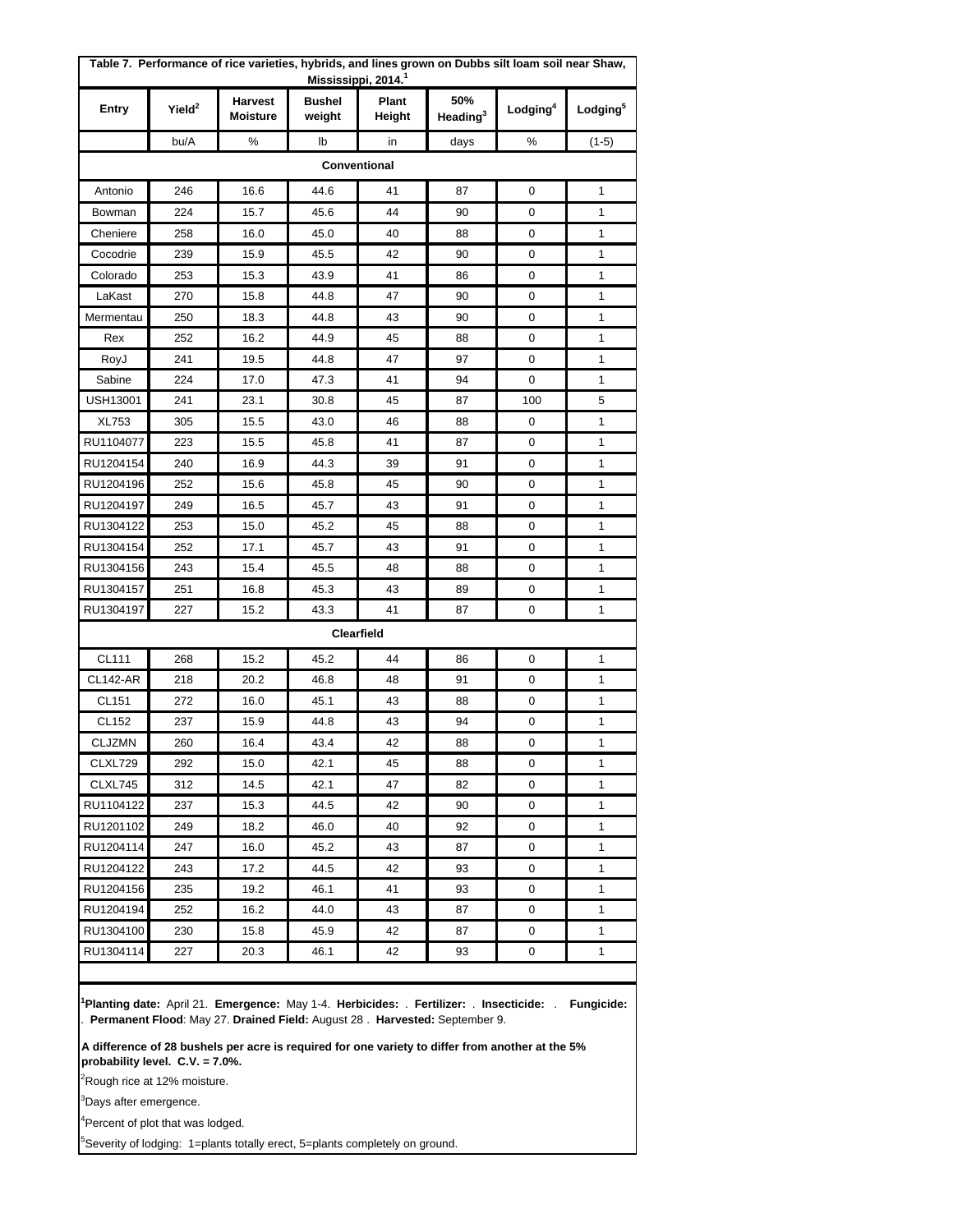|                 |                    | Table 8. Performance of rice varieties, hybrids, and lines grown on Sharkey silty clay loam soil near |                         | Stoneville, Mississippi, 2014. <sup>1</sup> |                             |                      |                      |
|-----------------|--------------------|-------------------------------------------------------------------------------------------------------|-------------------------|---------------------------------------------|-----------------------------|----------------------|----------------------|
| Entry           | Yield <sup>2</sup> | <b>Harvest</b><br><b>Moisture</b>                                                                     | <b>Bushel</b><br>weight | <b>Plant Height</b>                         | 50%<br>Heading <sup>3</sup> | Lodging <sup>4</sup> | Lodging <sup>5</sup> |
|                 | bu/A               | %                                                                                                     | lb                      | in                                          | days                        | ℅                    | $(1-5)$              |
|                 |                    |                                                                                                       |                         | Conventional                                |                             |                      |                      |
| Antonio         | 175                | 14.9                                                                                                  | 45.0                    | 34                                          | 82                          | 0                    | 1                    |
| Bowman          | 209                | 15.0                                                                                                  | 46.4                    | 37                                          | 78                          | 0                    | 1                    |
| Cheniere        | 211                | 15.5                                                                                                  | 44.6                    | 35                                          | 83                          | 0                    | 1                    |
| Cocodrie        | 191                | 14.8                                                                                                  | 45.2                    | 34                                          | 83                          | 0                    | 1                    |
| Colorado        | 153                | 14.2                                                                                                  | 37.3                    | 37                                          | 75                          | 0                    | 1                    |
| LaKast          | 217                | 13.7                                                                                                  | 45.1                    | 38                                          | 81                          | 0                    | 1                    |
| Mermentau       | 187                | 14.5                                                                                                  | 44.8                    | 35                                          | 80                          | 0                    | 1                    |
| Rex             | 202                | 14.8                                                                                                  | 45.3                    | 38                                          | 84                          | 0                    | 1                    |
| RoyJ            | 219                | 15.9                                                                                                  | 44.6                    | 41                                          | 88                          | 0                    | 1                    |
| Sabine          | 190                | 15.3                                                                                                  | 45.9                    | 35                                          | 84                          | 0                    | 1                    |
| <b>USH13001</b> | 200                | 17.4                                                                                                  | 39.3                    | 44                                          | 83                          | 100                  | 5                    |
| <b>XL753</b>    | 244                | 13.9                                                                                                  | 42.6                    | 42                                          | 82                          | 0                    | 1                    |
| RU1104077       | 207                | 14.6                                                                                                  | 47.1                    | 38                                          | 85                          | 0                    | 1                    |
| RU1204154       | 201                | 13.4                                                                                                  | 44.1                    | 34                                          | 82                          | 0                    | 1                    |
| RU1204196       | 203                | 14.0                                                                                                  | 44.9                    | 39                                          | 81                          | 0                    | $\mathbf{1}$         |
| RU1204197       | 174                | 14.8                                                                                                  | 43.3                    | 35                                          | 81                          | 0                    | 1                    |
| RU1304122       | 197                | 14.4                                                                                                  | 45.7                    | 40                                          | 82                          | 0                    | 1                    |
| RU1304154       | 160                | 14.1                                                                                                  | 45.2                    | 34                                          | 80                          | 0                    | 1                    |
| RU1304156       | 193                | 13.9                                                                                                  | 45.6                    | 41                                          | 82                          | 0                    | 1                    |
| RU1304157       | 169                | 14.5                                                                                                  | 44.8                    | 34                                          | 81                          | 0                    | 1                    |
| RU1304197       | 212                | 14.5                                                                                                  | 43.9                    | 36                                          | 82                          | 0                    | 1                    |
|                 |                    |                                                                                                       |                         | Clearfield                                  |                             |                      |                      |
| CL111           | 176                | 14.1                                                                                                  | 45.4                    | 36                                          | 77                          | 0                    | 1                    |
| <b>CL142-AR</b> | 218                | 16.2                                                                                                  | 47.1                    | 43                                          | 86                          | 0                    | 1                    |
| CL151           | 234                | 15.4                                                                                                  | 45.5                    | 36                                          | 84                          | 0                    | 1                    |
| CL152           | 170                | 14.5                                                                                                  | 44.8                    | 37                                          | 85                          | 0                    | 1                    |
| <b>CLJZMN</b>   | 195                | 13.9                                                                                                  | 43.3                    | 37                                          | 85                          | 0                    | 1                    |
| CLXL729         | 224                | 14.4                                                                                                  | 43.8                    | 45                                          | 82                          | 0                    | 1                    |
| CLXL745         | 214                | 13.7                                                                                                  | 42.1                    | 42                                          | 82                          | 0                    | 1                    |
| RU1104122       | 209                | 14.6                                                                                                  | 46.1                    | 38                                          | 84                          | 0                    | 1                    |
| RU1201102       | 200                | 14.5                                                                                                  | 45.8                    | 35                                          | 84                          | 0                    | 1                    |
| RU1204114       | 169                | 14.5                                                                                                  | 44.9                    | 36                                          | 81                          | 0                    | 1                    |
| RU1204122       | 191                | 14.6                                                                                                  | 44.2                    | 37                                          | 83                          | 0                    | 1                    |
| RU1204156       | 207                | 14.7                                                                                                  | 45.4                    | 34                                          | 90                          | 0                    | 1                    |
| RU1204194       | 201                | 15.5                                                                                                  | 45.1                    | 38                                          | 82                          | 0                    | 1                    |
| RU1304100       | 152                | 14.6                                                                                                  | 45.7                    | 36                                          | 81                          | 0                    | 1                    |
| RU1304114       | 190                | 15.2                                                                                                  | 45.6                    | 35                                          | 88                          | 0                    | 1                    |
|                 |                    |                                                                                                       |                         |                                             |                             |                      |                      |

**1 Planting date:** May 6. **Emergence:** May 12-15. **Herbicides:** Roundup Weathermax at 22 fl oz/acre + Command at 1 pt/acre on May 7; Regiment at 0.6 oz/acre, AIM at 1.5 oz/acre, and Permit Plus at 2/3 oz/acre on June 5. **Fertilizer:** 326 lb/acre urea on May 28. **Insecticide: Karate Z** at 2.3 fl oz/acre on July 17 and on August 8. **Permanent Flood**: June 19. **Drained Field:** August 26. **Harvested:** September 17.

**A difference of 31 bushels per acre is required for one variety to differ from another at the 5% probability level. C.V. = 9.7%.**

<sup>2</sup>Rough rice at 12% moisture.

<sup>3</sup>Days after emergence.

<sup>4</sup>Percent of plot that was lodged.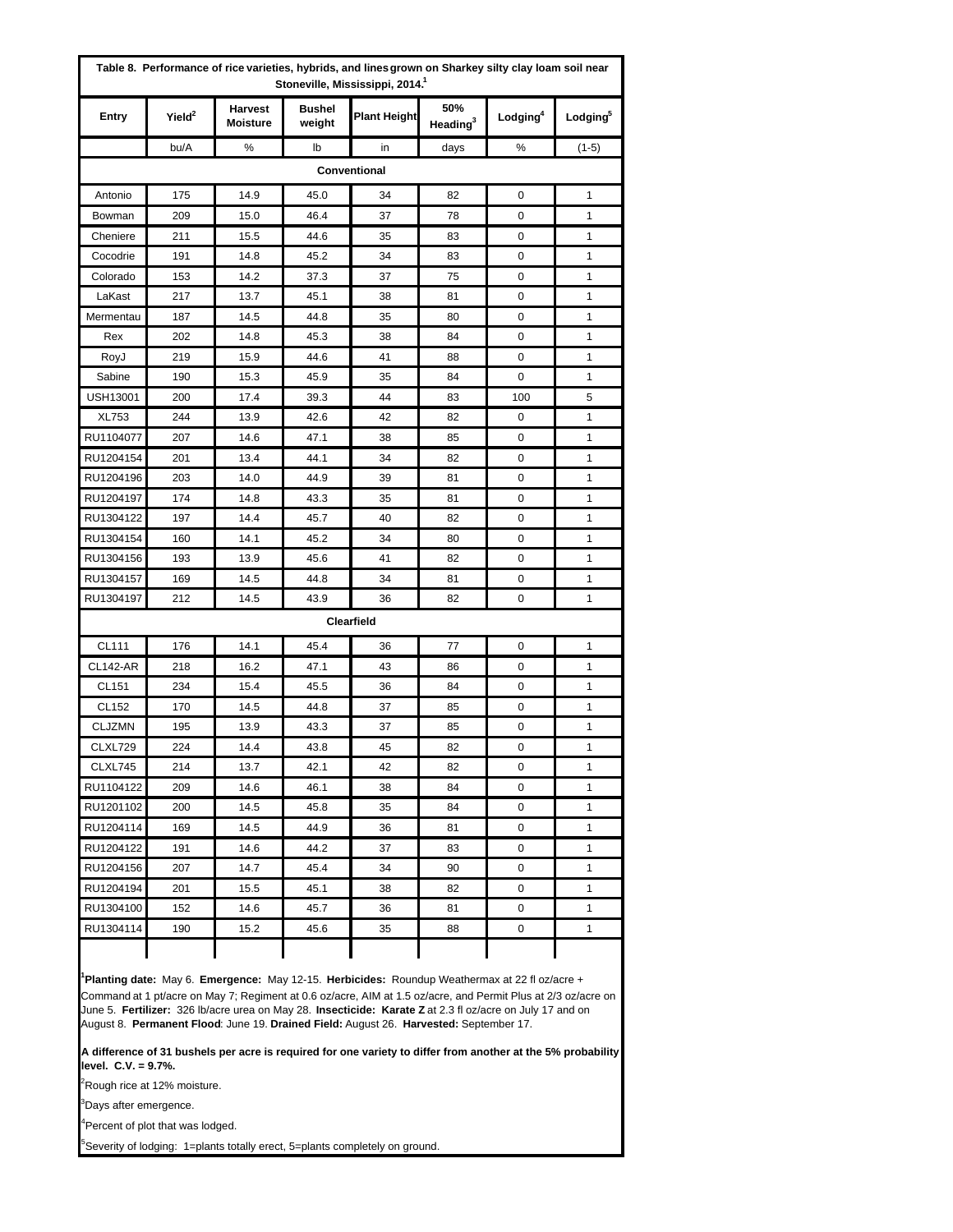| Entry           | Yield <sup>2</sup> | <b>Harvest</b><br><b>Moisture</b> | <b>Bushel</b><br>weight | <b>Plant Height</b> | 50%<br>Heading $3$ | Lodging <sup>4</sup> | Lodging <sup>5</sup> |
|-----------------|--------------------|-----------------------------------|-------------------------|---------------------|--------------------|----------------------|----------------------|
|                 | bu/A               | %                                 | lb                      | in                  | days               | ℅                    | $(1-5)$              |
|                 |                    |                                   |                         | Conventional        |                    |                      |                      |
| Antonio         | 249                | 15.2                              | 45.8                    | 41                  | 95                 | 0                    | 5                    |
| Bowman          | 227                | 15.6                              | 46.3                    | 44                  | 97                 | 0                    | 1                    |
| Cheniere        | 266                | 14.8                              | 44.8                    | 40                  | 95                 | 0                    | 1                    |
| Cocodrie        | 256                | 15.1                              | 46.6                    | 42                  | 96                 | 0                    | 1                    |
| Colorado        | 275                | 15.0                              | 44.8                    | 41                  | 89                 | 0                    | 1                    |
| LaKast          | 292                | 13.6                              | 44.1                    | 47                  | 94                 | 0                    | 1                    |
| Mermentau       | 262                | 14.6                              | 45.2                    | 43                  | 91                 | 0                    | 1                    |
| Rex             | 251                | 15.1                              | 45.6                    | 45                  | 94                 | 0                    | 1                    |
| RoyJ            | 282                | 15.3                              | 44.2                    | 47                  | 101                | 0                    | 1                    |
| Sabine          | 215                | 14.6                              | 46.4                    | 41                  | 97                 | 0                    | 1                    |
| USH13001        | 241                | 17.2                              | 30.0                    | 45                  | 91                 | 100                  | 5                    |
| <b>XL753</b>    | 347                | 15.1                              | 42.9                    | 46                  | 93                 | 0                    | 1                    |
| RU1104077       | 236                | 15.2                              | 47.6                    | 41                  | 97                 | 0                    | 1                    |
| RU1204154       | 241                | 14.0                              | 44.6                    | 39                  | 97                 | 0                    | 1                    |
| RU1204196       | 269                | 14.4                              | 45.6                    | 45                  | 96                 | 0                    | 1                    |
| RU1204197       | 261                | 15.2                              | 46.0                    | 43                  | 92                 | 0                    | 1                    |
| RU1304122       | 264                | 14.2                              | 46.3                    | 45                  | 94                 | 0                    | 1                    |
| RU1304154       | 245                | 14.6                              | 45.7                    | 43                  | 91                 | 0                    | 1                    |
| RU1304156       | 242                | 13.8                              | 46.5                    | 48                  | 93                 | 0                    | 1                    |
| RU1304157       | 254                | 14.5                              | 46.3                    | 43                  | 91                 | 0                    | $\mathbf{1}$         |
| RU1304197       | 262                | 14.7                              | 44.0                    | 41                  | 95                 | 0                    | 1                    |
|                 |                    |                                   |                         | Clearfield          |                    |                      |                      |
| CL111           | 269                | 13.6                              | 45.5                    | 44                  | 93                 | 0                    | 1                    |
| <b>CL142-AR</b> | 247                | 16.0                              | 47.9                    | 48                  | 96                 | 0                    | 1                    |
| CL151           | 296                | 15.0                              | 45.5                    | 43                  | 94                 | 0                    | 1                    |
| CL152           | 232                | 14.7                              | 45.5                    | 43                  | 96                 | 0                    | 1                    |
| <b>CLJZMN</b>   | 241                | 13.2                              | 43.0                    | 42                  | 93                 | 0                    | $\mathbf{1}$         |
| CLXL729         | 322                | 14.3                              | 43.7                    | 45                  | 96                 | 0                    | 1                    |
| CLXL745         | 332                | 14.5                              | 42.3                    | 47                  | 89                 | 0                    | 1                    |
| RU1104122       | 240                | 14.6                              | 45.2                    | 42                  | 97                 | 0                    | 1                    |
| RU1201102       | 247                | 15.0                              | 46.4                    | 40                  | 96                 | 0                    | 1                    |
| RU1204114       | 247                | 14.9                              | 45.3                    | 43                  | 94                 | 0                    | 1                    |
| RU1204122       | 232                | 15.1                              | 44.9                    | 42                  | 97                 | 0                    | 1                    |
| RU1204156       | 242                | 14.9                              | 46.3                    | 41                  | 100                | 0                    | 1                    |
| RU1204194       | 270                | 15.3                              | 45.0                    | 43                  | 95                 | 0                    | 1                    |
| RU1304100       | 241                | 13.9                              | 46.0                    | 42                  | 90                 | 0                    | 1                    |
| RU1304114       | 230                | 15.2                              | 46.1                    | 42                  | 100                | 0                    | 1                    |

**1 Planting date:** April 21. **Emergence:** May 5-8. **Herbicides:** . **Fertilizer:** . **Fungicide:** . **Permanent Flood**: June 15. **Drained Field:** August 30. **Harvested:** October 1.

**A difference of 27 bushels per acre is required for one variety to differ from another at the 5% probability level. C.V. = 6.5%.**

<sup>2</sup>Rough rice at 12% moisture.

<sup>3</sup>Days after emergence.

<sup>4</sup>Percent of plot that was lodged.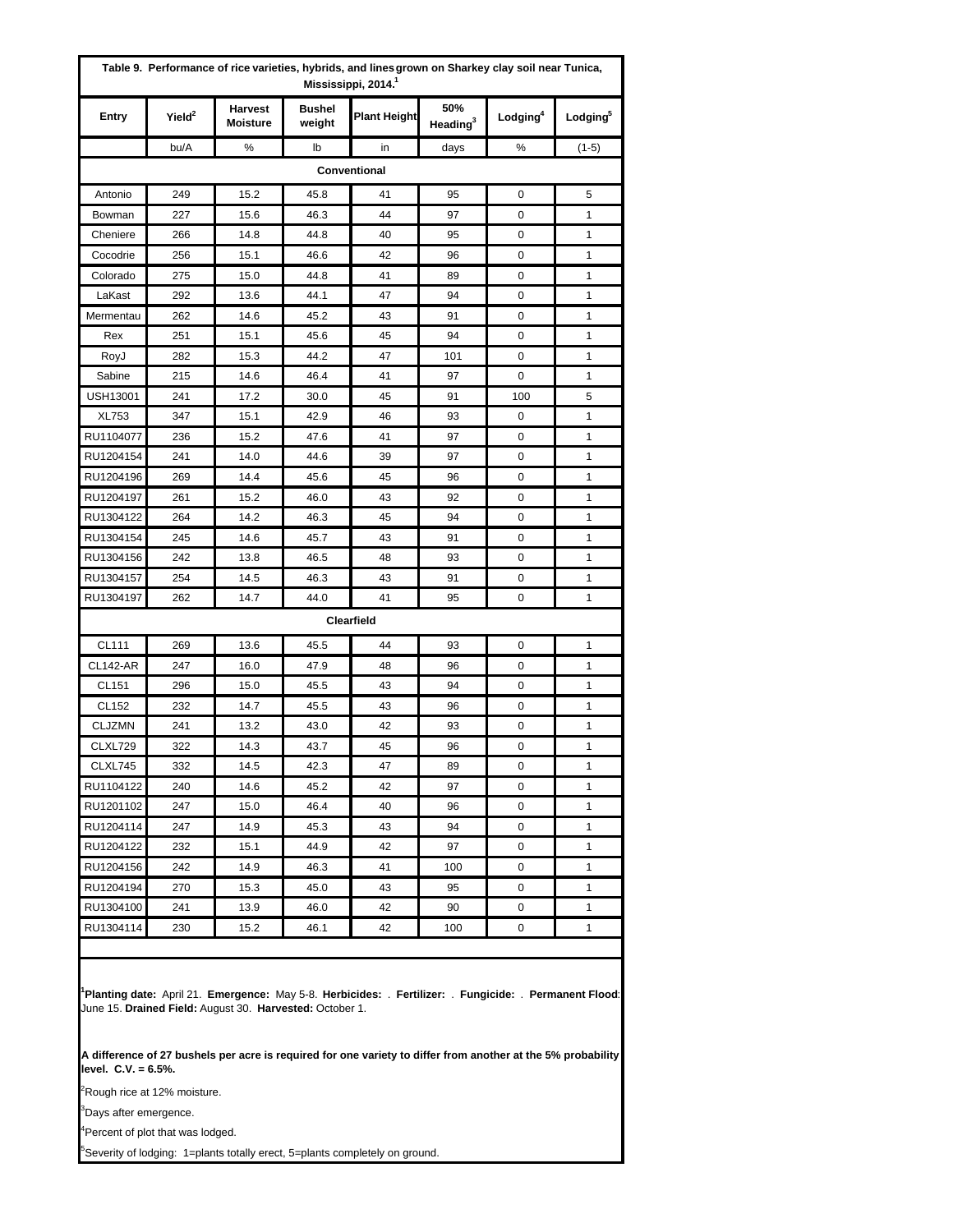|                   | Table 10. Average rough rice yields of varieties, hybrids, and lines evaluated in on-farm trials at seven locations, 2014. |            |      |              |      |            |        |         |                        |  |  |  |
|-------------------|----------------------------------------------------------------------------------------------------------------------------|------------|------|--------------|------|------------|--------|---------|------------------------|--|--|--|
|                   |                                                                                                                            |            |      |              |      |            |        |         |                        |  |  |  |
| <b>Entry</b>      | Choctaw                                                                                                                    | Clarksdale | Drew | Hollandale   | Shaw | Stoneville | Tunica | Average | Stability <sup>1</sup> |  |  |  |
|                   |                                                                                                                            |            |      | bu/A         |      |            |        |         |                        |  |  |  |
|                   |                                                                                                                            |            |      | Conventional |      |            |        |         |                        |  |  |  |
| Antonio           | 203                                                                                                                        | 253        | 259  | 262          | 246  | 175        | 249    | 235     | 14                     |  |  |  |
| Bowman            | 239                                                                                                                        | 255        | 257  | 250          | 224  | 209        | 227    | 237     | 8                      |  |  |  |
| Cheniere          | 219                                                                                                                        | 217        | 265  | 280          | 258  | 211        | 266    | 245     | 12                     |  |  |  |
| Cocodrie          | 200                                                                                                                        | 241        | 269  | 271          | 239  | 191        | 256    | 238     | 13                     |  |  |  |
| Colorado          | 183                                                                                                                        | 238        | 242  | 225          | 253  | 153        | 275    | 224     | 19                     |  |  |  |
| LaKast            | 241                                                                                                                        | 247        | 298  | 305          | 270  | 217        | 292    | 267     | 12                     |  |  |  |
| Mermentau         | 212                                                                                                                        | 211        | 276  | 283          | 250  | 187        | 262    | 240     | 15                     |  |  |  |
| Rex               | 222                                                                                                                        | 232        | 285  | 267          | 252  | 202        | 251    | 244     | 11                     |  |  |  |
| RoyJ              | 212                                                                                                                        | 198        | 256  | 271          | 241  | 219        | 282    | 240     | 13                     |  |  |  |
| Sabine            | 200                                                                                                                        | 217        | 238  | 246          | 224  | 190        | 215    | 218     | 9                      |  |  |  |
| <b>USH13001</b>   | 199                                                                                                                        | 212        | 225  | 171          | 241  | 200        | 241    | 213     | 12                     |  |  |  |
| XL753             | 275                                                                                                                        | 280        | 323  | 366          | 305  | 244        | 347    | 306     | 14                     |  |  |  |
| RU1104077         | 234                                                                                                                        | 238        | 258  | 271          | 223  | 207        | 236    | 238     | 9                      |  |  |  |
| RU1204154         | 218                                                                                                                        | 215        | 235  | 264          | 240  | 201        | 241    | 231     | 9                      |  |  |  |
| RU1204196         | 220                                                                                                                        | 229        | 258  | 265          | 252  | 203        | 269    | 242     | 10                     |  |  |  |
| RU1204197         | 208                                                                                                                        | 239        | 258  | 271          | 249  | 174        | 261    | 237     | 15                     |  |  |  |
| RU1304122         | 188                                                                                                                        | 227        | 256  | 271          | 253  | 197        | 264    | 236     | 14                     |  |  |  |
| RU1304154         | 221                                                                                                                        | 248        | 264  | 273          | 252  | 160        | 245    | 238     | 16                     |  |  |  |
| RU1304156         | 193                                                                                                                        | 225        | 251  | 264          | 243  | 193        | 242    | 230     | 12                     |  |  |  |
| RU1304157         | 209                                                                                                                        | 237        | 262  | 272          | 251  | 169        | 254    | 236     | 15                     |  |  |  |
| RU1304197         | 221                                                                                                                        | 243        | 242  | 273          | 227  | 212        | 262    | 240     | 9                      |  |  |  |
| <b>Clearfield</b> |                                                                                                                            |            |      |              |      |            |        |         |                        |  |  |  |
| CL111             | 199                                                                                                                        | 252        | 263  | 293          | 268  | 176        | 269    | 246     | 17                     |  |  |  |
| <b>CL142-AR</b>   | 209                                                                                                                        | 213        | 256  | 274          | 218  | 218        | 247    | 234     | 11                     |  |  |  |
| <b>CL151</b>      | 242                                                                                                                        | 249        | 287  | 301          | 272  | 234        | 296    | 269     | 10                     |  |  |  |
| CL152             | 204                                                                                                                        | 246        | 252  | 269          | 237  | 170        | 232    | 230     | 14                     |  |  |  |
| <b>CLJZMN</b>     | 226                                                                                                                        | 241        | 262  | 276          | 260  | 195        | 241    | 243     | 11                     |  |  |  |
| CLXL729           | 244                                                                                                                        | 280        | 301  | 325          | 292  | 224        | 322    | 284     | 13                     |  |  |  |
| CLXL745           | 249                                                                                                                        | 285        | 293  | 335          | 312  | 214        | 332    | 289     | 15                     |  |  |  |
| RU1104122         | 235                                                                                                                        | 239        | 257  | 291          | 237  | 209        | 240    | 244     | 10                     |  |  |  |
| RU1201102         | 232                                                                                                                        | 229        | 243  | 266          | 249  | 200        | 247    | 238     | 9                      |  |  |  |
| RU1204114         | 191                                                                                                                        | 236        | 258  | 279          | 247  | 169        | 247    | 232     | 17                     |  |  |  |
| RU1204122         | 197                                                                                                                        | 246        | 254  | 275          | 243  | 191        | 232    | 234     | 13                     |  |  |  |
| RU1204156         | 224                                                                                                                        | 237        | 244  | 269          | 235  | 207        | 242    | 237     | 8                      |  |  |  |
| RU1204194         | 227                                                                                                                        | 257        | 263  | 252          | 252  | 201        | 270    | 246     | 10                     |  |  |  |
| RU1304100         | 183                                                                                                                        | 226        | 250  | 253          | 230  | 152        | 241    | 219     | 17                     |  |  |  |
| RU1304114         | 205                                                                                                                        | 215        | 225  | 289          | 227  | 190        | 230    | 226     | 14                     |  |  |  |
|                   |                                                                                                                            |            |      |              |      |            |        |         |                        |  |  |  |
| Mean              | 216                                                                                                                        | 238        | 261  | 274          | 249  | 196        | 259    | 242     |                        |  |  |  |
| LSD               | 17                                                                                                                         | 26         | 16   | 31           | 28   | 31         | 27     | 16      |                        |  |  |  |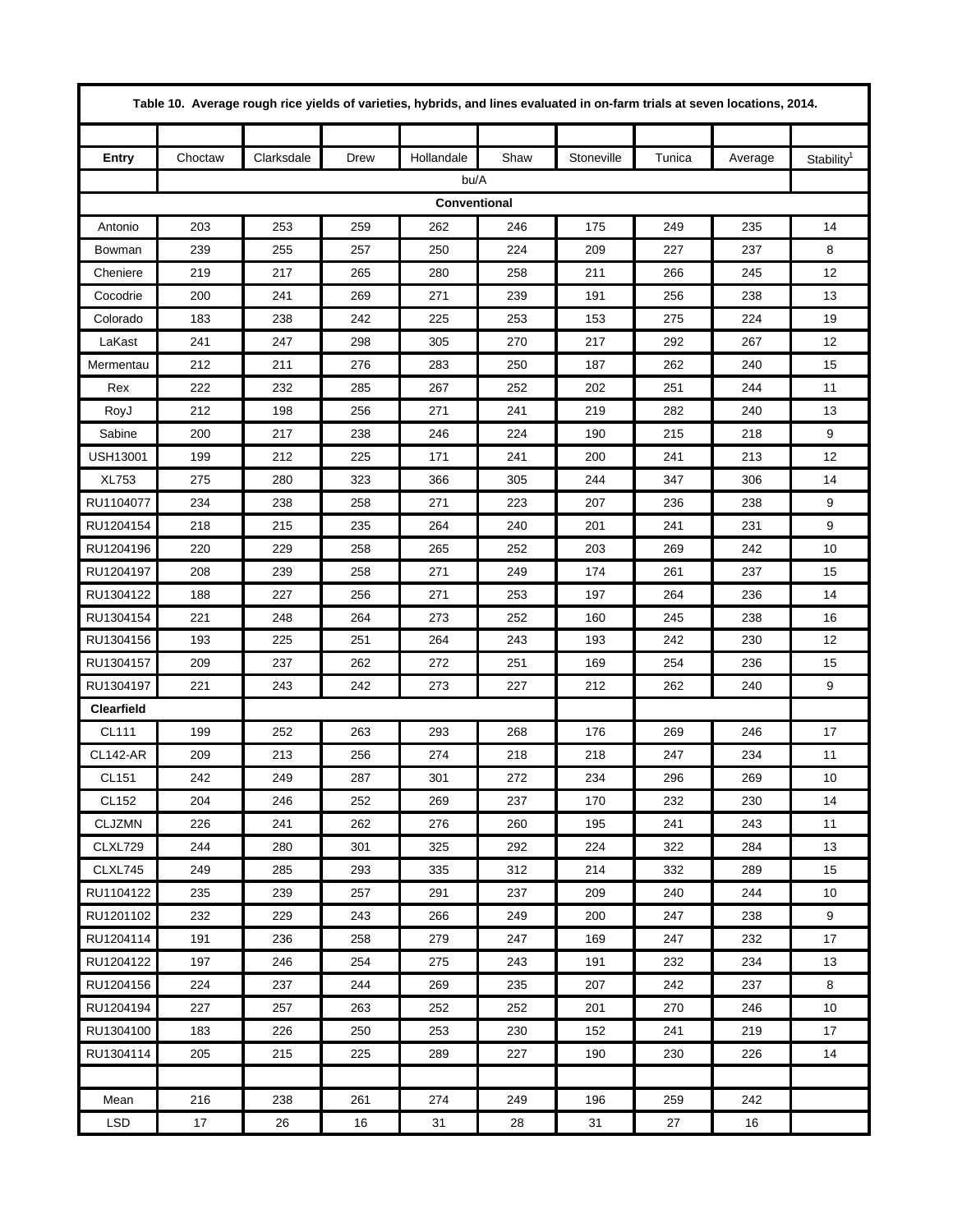| <b>CV</b>            | 4.8                                                                                                                                                            | 6.7                 | 3.7         | 6.8                 | 7.0      | 9.7       | 6.5      | 3.21 |  |
|----------------------|----------------------------------------------------------------------------------------------------------------------------------------------------------------|---------------------|-------------|---------------------|----------|-----------|----------|------|--|
| <b>Planting Date</b> | April 24                                                                                                                                                       | April 17            | March 25    | April 24            | April 21 | May 6     | April 21 |      |  |
| Emergence<br>date    | May 3-7                                                                                                                                                        | April 28 -<br>May 3 | April 13-15 | May 1-4             | May 1-4  | May 12-15 | May 5-8  |      |  |
|                      |                                                                                                                                                                |                     |             |                     |          |           |          |      |  |
|                      | <sup>1</sup> Stability is calculated by dividing the standard deviation by the mean and multiplying by 100. The lower the number, the more stable it is across |                     |             | multiple locations. |          |           |          |      |  |